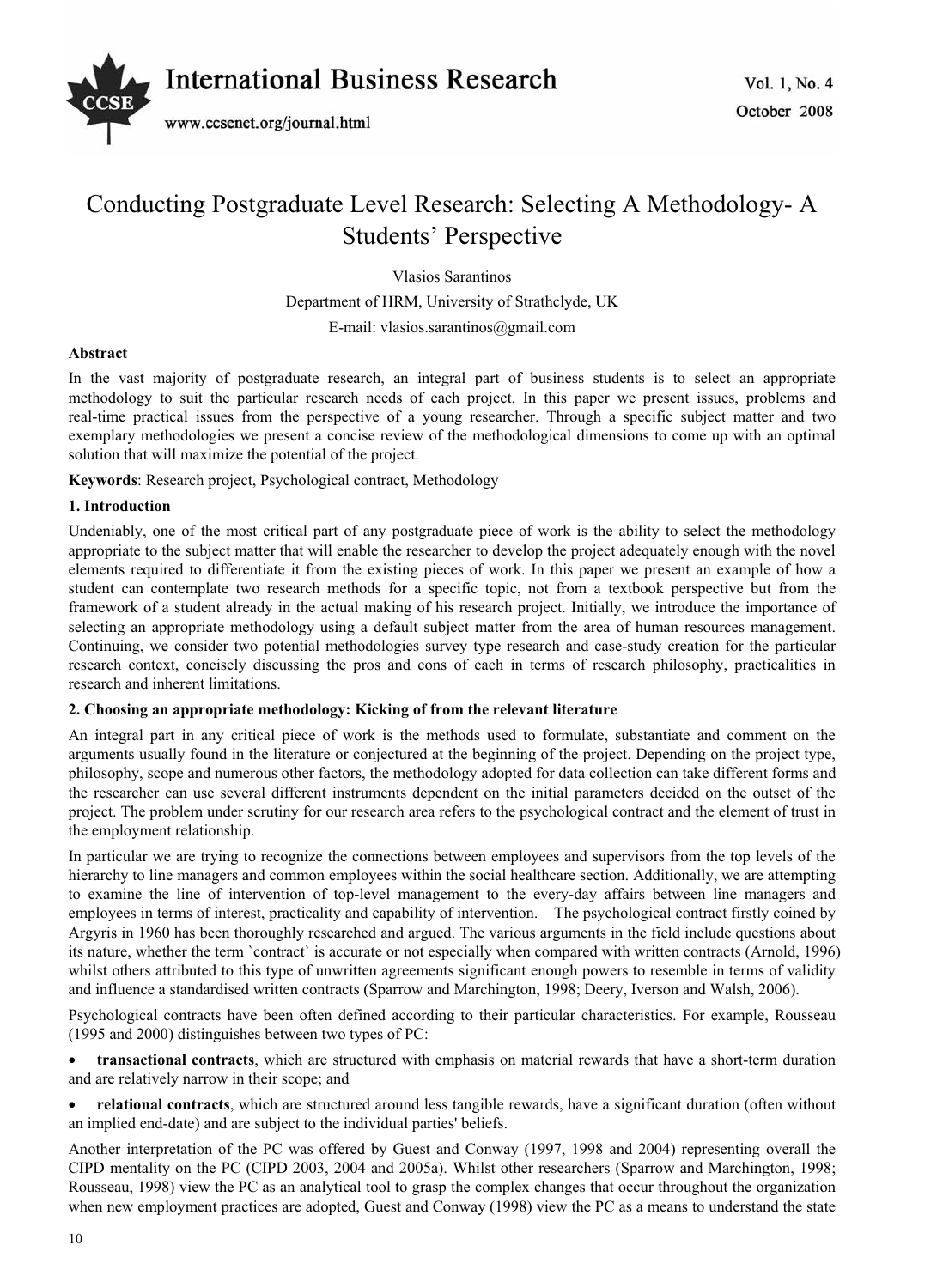of the employment relationship in an organization and for plotting corresponding changes. In terms of the various methodologies used, we can see a significant preference to questionnaire and interview type research (Robinson; 1996;Guest & Conway, 2000; 2002)

#### **3. Considering the methodology**

On considering how to approach the subject matter, the most appropriate methodologies cannot skew significantly from the general trend towards questionnaires and interview-based methods. There are several reasons advocating the use of such instruments pertaining both to the inherent research philosophy and to practical considerations when conducting the data collection and analysis. On the other end, we shall examine the potential use of case-study creation as an alternative method. Considering each method individually, surveys are driven primarily by a positivistic paradigm,(Popper, 2002;2004) aiming to examine usually a set of predetermined hypotheses in a particular setting as is the case with our particular research question (Smith et. al 2002). The hypothetico –deductive framework also offers some important elements that fit the selected organizational setting to carry out the research.

Initially, the research question will be tested on a standardised organizational setting most likely a hospital where the researcher might be given access to conduct research but it is doubtful that he will have much or any capacity to actually becoming involved in the setting further from dispensing some questionnaires or carrying out some interviews. Consequently, the researcher needs to consider the overall research process as an objective reality in order to maximize the aims set at the outset. Given the conditions for operating in the specific research environment, a linear hypothetico-deductive method of testing a series of pre-determined questions appears quite suitable. As such, it is important for the research to adhere to the basic perception of objectivity in reality and the same should follow for the knowledge that is generated in the research process (Creswell, 1994).

Equally as we have already mentioned, survey type research is driven primarily be a positivistic stance emphasing in particular the quantitative strength in data collection and especially in the analysis stage with a linear principle at the forefront. As our research question contains specific variables we hypothesise about and which we seek to test in the healthcare section, the linearity in terms of methodology both in terms of philosophy and in terms of implementation further from applicable to the requirements of the organizational setting, it also operational in the actual facilitation of the research.

Essentially, this methodology offers a straightforward, adequate and practical manner in conducting our research. Straightforward as it allows to the researcher to immediately begin formulating the instruments for data collection firstly because the research environment is more adaptable in such an approach and secondly because the nature of the research question structure can be converted directly into a methodology (Buckingham & Saunders, 2004). The latter is also evident through the previous research carried out in the field as we mentioned earlier, survey type research holds the preference of the most endeavours in the literature.

The alternative methodological approach we shall consider is case study creation for the purposes of our specific research question. In principle, case-studies usually examine more in-depth, at times over a longitudinal fashion of a smaller `sample` or instance as termed by the word case to both generate and test hypotheses (Yin, 1993, 1994; Flyvbjerg, 2006). In the later sense, case-study can also fit with the prerequisite of our research question and the pre-determined questions we wish to examine. Due to its in-depth nature, contrasting to survey type research case-studies fall more into the qualitative spectrum rather than producing quantitative results without omitting the instance of co-existence (Yin, 1994).

In regards to data collection, typical instruments could include events such as interviews, archival records, participatory observation etc. For example, the interviews as we mentioned previously when considering the survey type research can also be used if a case-study method was adopted. The issue concerning the particular research question though is the size of the sample since there might be a difference in the context as survey-based interviews apart from the context also require a significantly larger sample than we would expect to find in a case-study as the objective is to obtain statistical information rather than qualitative texture.

The latter difference also pertains to the emphasis given in the research design and what is our primary objective in the data collection stage. If the interest is focused in obtaining sufficient enough sample for statistical substantiation then it is vital to obtain a significantly adequate sample of either questionnaire responses or interviewees or both. On the other end, if we are interested mainly on eliciting more in-depth information and delving perhaps deeper in the argumentology, than the case-study option might be more appropriate.

An additional factor we have to take into account are the practicalities when conducting the research and namely the various constraints that are bound to exist. For one, in our particular research environment we have constraints imposed by the organisation in terms of access and time. For example if we select the survey-type approach it is necessary to obtain permission first to conduct the research in the hospital and then to ensure we will have enough feedback. Equally, for the case-study option access to formulate the components of the case-study is required and secondly the information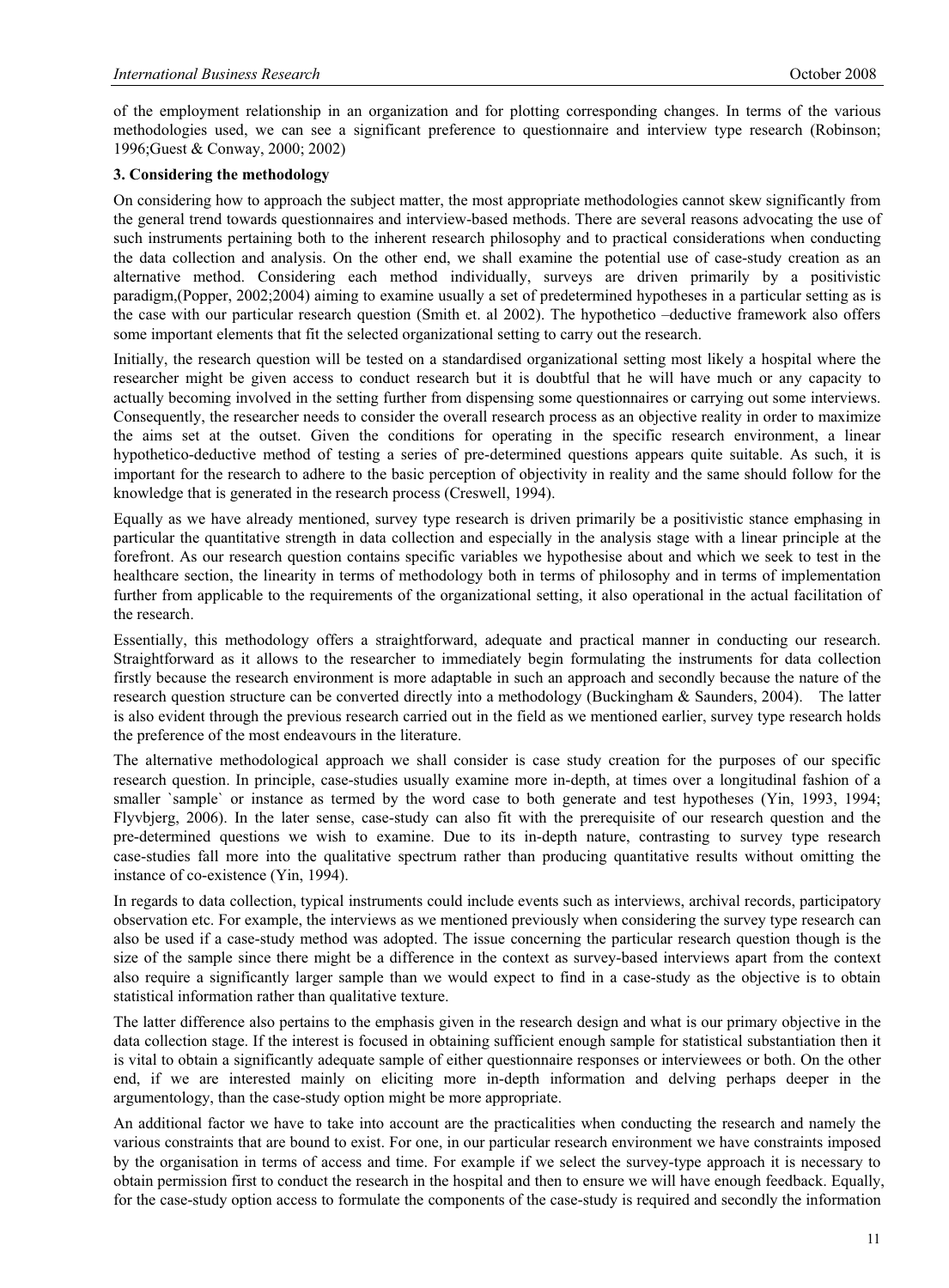that will be collected must not impinge on any data-protection agreement or legal stipulation in order to be granted access to carry out the research. Similarly the are issues of time and scope that are inherent to any project so as not to be carried away and end up with a too small or to large sample for the purposes of the specific project and the relevant objectives.

Naturally, the pragmatics exist in any line of research as are the difficulties that arise from them. In order to surpass them, needs to be careful planning from the very start of the project. When drawing the research question and then onwards to formulating the research, design it is essential to carefully decide upon the research methodology that best fits the question, will provide the most optimal input for the analysis stage and at the same time minimises the practical obstacles. Essentially, at this stage we need to calculate all the parameters, taking into account the nature of the research question and of each method available, compare them against each other or in combination and adapt either our research question in a manner that does not compromise the objectives of the project or tweaking the methods' parameters to fit our research or even both. It is essential to point out that this is an ongoing process and most likely there will be several instances during every stage of the research that there will some level of review and potential change in the design, implementation and analysis phases of the examination and but this is an unavoidable and vital element to produce a novel, rigorous and in-depth outcome.

#### **4. Conclusions**

Selecting an appropriate methodology is a vital part for any postgraduate level research, from a simple thesis to a research paper in order to add the elements that will differentiate this piece of work from the previous tasks carried out in the field. The researcher needs to carefully weigh from the very early stages of the project all the information, the research question, the particulars of the methodologies available, the relevant philosophy, practical issues such as access, time and various other expected constraints coming finally down with an overall research mix that will allow to the student to progress and grow along with project raising both the academic merit of the project and individuals' own skills.

#### **References**

Argyris C. (1960). `` Understanding organizational behaviour``, Homewood, IL: Dorsey.

Arnold, J. (1996). 'The psychological contract: A concept in need for closer scrutiny?', *Research Series Paper No. 17*, Loughborough: Loughborough University Business School.

Buckingham, A & Saunders, P (2004). `` The survey methods workbook``, Polity.

Creswell, J. W (1994). `` Research design- Qualitative and quantitave approaches London: Sage.

Deery, S. J., Iverson, R. D., and Walsh, J. (2006) ' Towards a better understanding of psychological contract violation: A study of customer service employees', *Journal of Applied Psychology*, 91 (1), pp. 166-175.

Easterby-Smith, M., Thorpe, R. & Lowe, A. 2002. *``Management Research: An Introduction* `` (2<sup>nd</sup> ed.). London: Sage Publications.

Flyvbjerg B. (2006). ``Five Misunderstandings About Case Study Research`` *Qualitative Inquiry*, vol. 12, no. 2, pp. 219-245.

Guest D. and Conway N. (1997). 'Employee motivation and the psychological contract', *Issues in People Management No. 21*. Wimbledon: IPD.

Guest E. D & Conway, N. (2000). `` The psychological contract in the public sector`` Research Paper, London: CIPD publishing.

Guest E. D. and Conway N. (2002). 'Communicating the psychological contract: an employer perspective', *Human Resource Management Journal*, 12 (2), pp. 22-38.

Guest E. D. and Conway, N. (2004). *Employee well-being and the psychological contract*, London, CIPD.

Guest, D., and Conway, N. (1998). *Fairness at work and the psychological contract,* London: IPD.

Popper, K.R. (2004). *``The Logic of Scientific Discovery*' `(2<sup>nd</sup> ed.). London: Routledge.

Popper, K.R. 2002. ``*Unended Quest: An Intellectual Autobiography* `` (5<sup>th</sup> ed) London: Routledge.

Robinson, S. 91996). ``Trust and breach of the psychological contract`` *Administrative Science Quarterly.* V. 41, No. 4: pp 574-599.

Rousseau, D. M. (1995). *Psychological Contracts in organisations: Understanding written and unwritten agreements,* Newbury Park, CA: Sage.

Rousseau, D. M. (1995). *Psychological Contracts in organisations: Understanding written and unwritten agreements,* Newbury Park, CA: Sage.